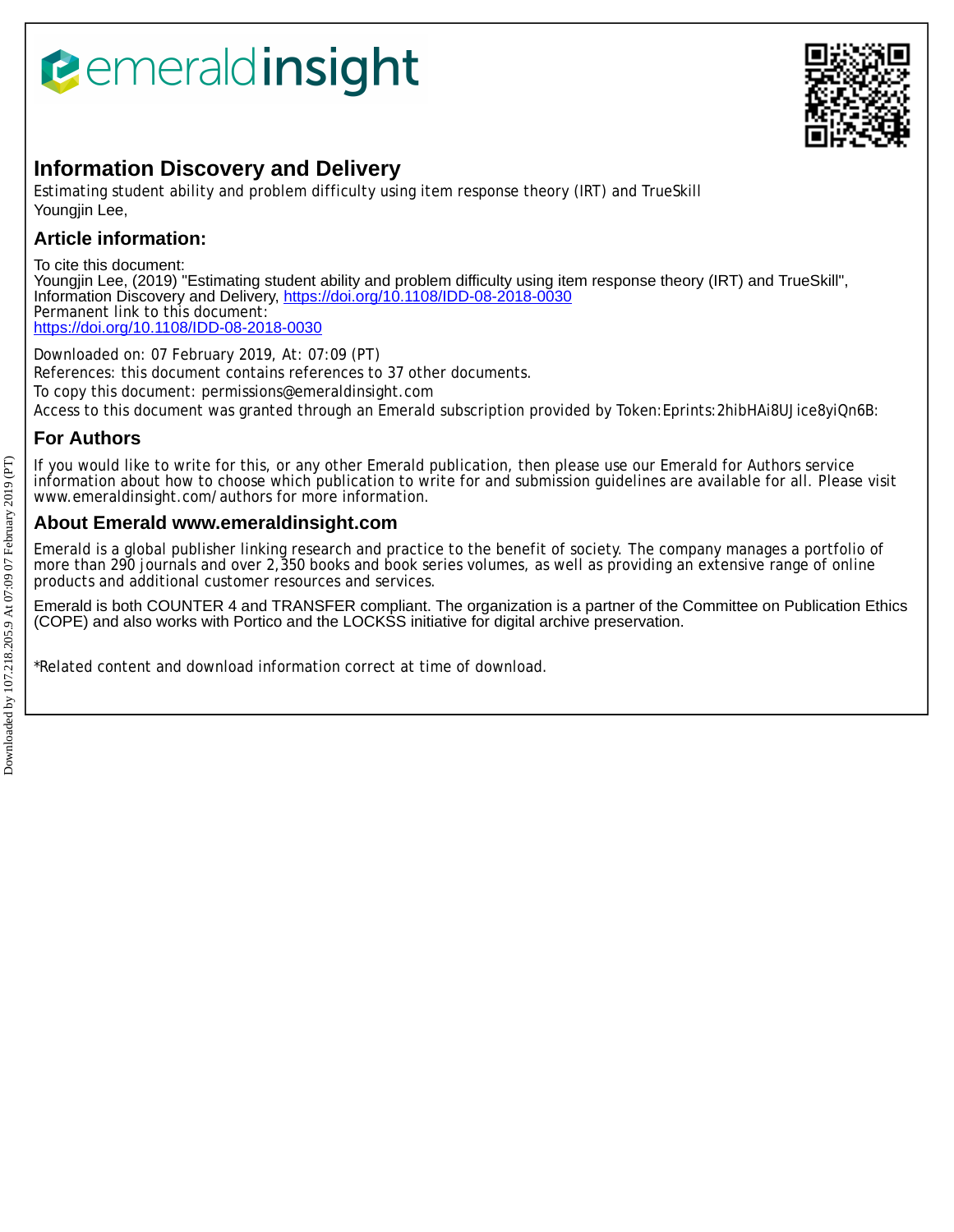# Estimating student ability and problem difficulty using item response theory (IRT) and TrueSkill

Youngjin Lee

University of Kansas, Lawrence, Kansas, USA and University of North Texas, Denton, Texas, USA

#### Abstract

Purpose – The purpose of this paper is to investigate an efficient means of estimating the ability of students solving problems in the computerbased learning environment.

Design/methodology/approach – Item response theory (IRT) and TrueSkill were applied to simulated and real problem solving data to estimate the ability of students solving homework problems in the massive open online course (MOOC). Based on the estimated ability, data mining models predicting whether students can correctly solve homework and quiz problems in the MOOC were developed. The predictive power of IRT- and TrueSkill-based data mining models was compared in terms of Area Under the receiver operating characteristic Curve.

Findings - The correlation between students' ability estimated from IRT and TrueSkill was strong. In addition, IRT- and TrueSkill-based data mining models showed a comparable predictive power when the data included a large number of students. While IRT failed to estimate students' ability and could not predict their problem solving performance when the data included a small number of students, TrueSkill did not experience such problems. Originality/value - Estimating students' ability is critical to determine the most appropriate time for providing instructional scaffolding in the computer-based learning environment. The findings of this study suggest that TrueSkill can be an efficient means for estimating the ability of students solving problems in the computer-based learning environment regardless of the number of students.

Keywords Problem solving, User modeling, Prediction model, Educational data mining (EDM), Log file analysis, Learning analytics (LA)

Paper type Research paper

#### Introduction

Recently, US Department of Education emphasized the importance of developing computer-based learning environments that can provide customized learning contents tailored to the ability of students [\(Bienkowski](#page-8-0) et al., 2012). It is anticipated that such adaptive learning environments can maximize the learning outcome of students because students can be engaged in personalized learning activities matching their level of understanding [\(Tanenbaum](#page-9-0) et al., 2013). To develop an adaptive learning environment, it is essential to accurately estimate the ability of students as they are engaged in various learning activities. Typically, computer-based learning environments estimate the ability of students, which is changing over time as a result of their learning, by having students solve a series of problems. The estimated ability of students can then be used to provide differentiated learning experiences.

The simplest way to estimate the ability of students solving a series of problems is to count the number of correct answers or to compute the fraction of correct answers submitted by students. Because of its simplicity, this approach is frequently used in many computer-based learning environments such as

The current issue and full text archive of this journal is available on Emerald Insight at: www.emeraldinsight.com/2398-6247.htm



Information Discovery and Delivery © Emerald Publishing Limited [ISSN 2398-6247] [DOI [10.1108/IDD-08-2018-0030\]](http://dx.doi.org/10.1108/IDD-08-2018-0030)

massive open online courses (MOOCs); students receive instructional supports and guidance when they submit an incorrect answer a certain number of times. However, the heuristics like this are unlikely to maximize the learning outcome of students because they do not take into account the difficulty of problems and the ability of students. When the problem is difficult, it makes sense to allow more opportunities before providing instructional supports. Likewise, we do not want to postpone providing help to academically weaker students because they are likely to get frustrated, fail the learning task and may give up their learning entirely unless they receive instructional supports and guidance in time. Moreover, the effectiveness of such heuristics has not been thoroughly investigated in the computer-based learning environment.

Item response theory (IRT) is an approach that can address the shortcomings of simple count or fraction of correct answers in estimating the ability of students solving problems in the computer-based learning environment [\(Baylari and Montazer,](#page-8-1) [2009;](#page-8-1) Chen et al.[, 2005\)](#page-8-2). IRT assumes that the ability of students does not change while taking a test and each problem is independent of other problems in the same test. Under these assumptions, IRT can estimate the ability of students and the difficulty of problems that are invariant to students and problems being used in estimation ([Ayala, 2009\)](#page-8-3). As IRT takes into account both the ability of students and the difficulty of problems, solving more difficult problems is treated differently

Received 16 August 2018 Revised 20 November 2018 22 December 2018 Accepted 28 December 2018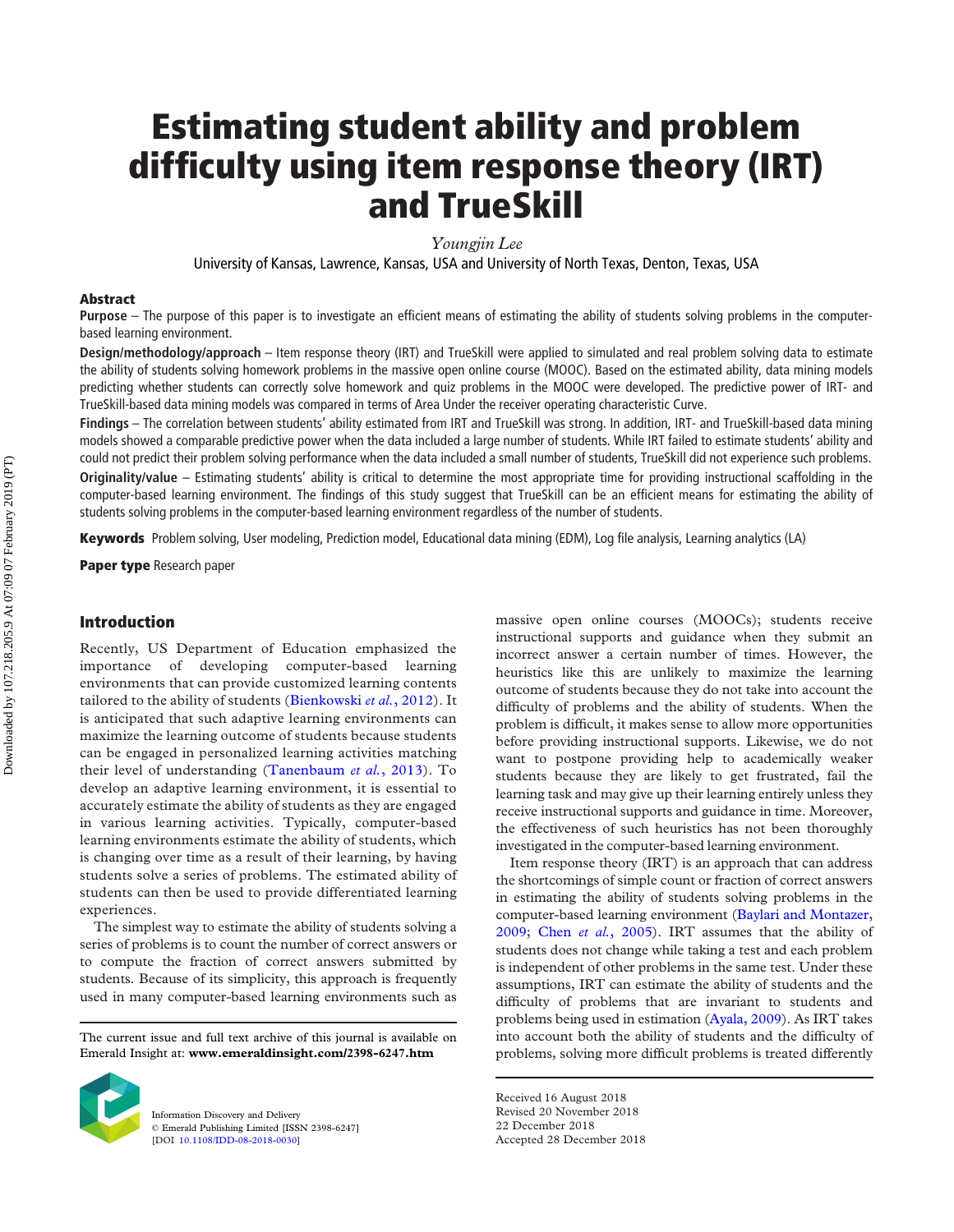from solving easier problems in estimating the ability of students. Even though the assumptions made in IRT are not directly applicable to learning, it has been successfully used in estimating the ability of students learning in computer-based learning environments (Lee et al.[, 2008;](#page-9-1) [Bergner](#page-8-4) et al., 2015; Colvin et al.[, 2014;](#page-8-5) [Champaign](#page-8-6) et al., 2014; [Milligan and](#page-9-2) Griffi[n, 2016](#page-9-2)).

Another approach that can be used in estimating the ability of students solving a series of problems is the TrueSkill rating system ([Herbrich](#page-9-3) et al., 2006). TrueSkill is developed by Microsoft Research to rank game players in the Xbox Live system. After assigning an initial rating to each player, TrueSkill updates the rating of players in such a way that the amount of change in the player's rating is in proportion to the unexpectedness of match outcomes. When a stronger player wins against a weaker player, for example, the update in their rating is small because the outcome is not unexpected. However, if a weaker player beats a stronger player, the update in their rating becomes large. TrueSkill can be used to rank multi-player teams, and it takes into account the uncertainty of estimated ratings [\(Herbrich](#page-9-3) et al., 2006). By interpreting problem solving as a match between student and problem, it is possible to use the TrueSkill rating system in estimating the ability of students solving a series of problems in the computerbased learning environment. One important characteristic of the TrueSkill rating system, as explained in more detail in the method section below, it updates the rating of players iteratively and does not involve calibration of model parameters. Therefore, it can be used in the computer-based learning environment when it does not have accumulated data that can calibrate model parameters. Although the TrueSkill rating system has these advantages, it has not been used much in education research.

This study investigates whether the TrueSkill rating system can estimate the ability of students who are solving a series of problems in the MOOC environment. In particular, this study compares the ability of students and the difficulty of problems estimated by the TrueSkill rating system to those computed from the two-parameter IRT model. The rest of the paper is organized as follows. The literature review section summarizes previous studies directly related to the present study. The method section describes how the two-parameter IRT model and the TrueSkill rating system are developed and tested with simulated and real problem solving data sets. The result section examines whether the two-parameter IRT model and the TrueSkill rating system can recover the ability of students and the difficulty of problems in the simulated data set, and whether the estimated ability of students can predict their problem solving performance in the MOOC, followed by a discussion.

#### Literature review

#### Assessing student learning using item response theory

IRT is a psychometric framework designed to model interactions between the ability of subjects who are taking a test and the difficulty of problems in the test. As it was first developed in the 1950s and 1960s [\(Lord, 1951;](#page-9-4) [Birnbaum,](#page-8-7) [1969;](#page-8-7) [Rasch, 1960\)](#page-9-5), IRT has been used extensively in largescale educational assessments, psychological testing, cognitive diagnosis, health measurement and marketing research [\(Linden, 2018](#page-9-6)). Therefore, instead of providing a comprehensive literature review on IRT and its applications, which can be found in Linden  $(2018)$ , this paper elects to summarize previous studies relevant to the present study; namely IRT was used to assess the ability of students solving problems in the computer-based learning environment. [Lee](#page-9-1) et al. [\(2008\)](#page-9-1) investigated the usefulness of instructional supports by examining how much the ability of students estimated by a two-parameter IRT model changed after students had used different types of instructional supports available in the Web-based physics tutoring environment. In Colvin et al.'[s \(2014\)](#page-8-5) study, student learning was quantified as the difference between the IRT abilities estimated in the preand post-tests that were administered to the students enrolled in on-ground and MOOC courses. [Champaign](#page-8-6) et al. (2014) examined the correlations between time spent on learning materials, such as eText, formative assessment problems, tutorial videos, discussion board and wiki, and the ability of students measured by Graded Response Model. [Bergner](#page-8-4) et al. [\(2015\)](#page-8-4) compared the ability of students that was estimated by dichotomous and polytomous IRT models to the fraction of correct answers for problems in the MOOC under the two different approaches to handling missing data (incorrect vs. missing at random). [Milligan and Grif](#page-9-2)fin (2016) used a partial credit IRT model to assess whether students are capable of doing higher order learning in MOOCs.

#### Bayesian knowledge tracing

Bayesian Knowledge Tracing or BKT ([Corbett and Anderson,](#page-8-8) [1995\)](#page-8-8) is one of the most popular approaches to quantifying ability of students in educational data mining (EDM) and intelligent tutoring system (ITS). In BKT, the ability of students is modeled as a latent variable that can take two states, mastered or not mastered, and learning is characterized as a transition between these states. Because BKT was originally developed for cognitive theory of learning, each BKT model seeks to estimate the probability of mastery of a fine-grained knowledge or skill (e.g. addition, subtraction, multiplication and division), which is often called Knowledge Component (KC), given the history of responses to problems requiring an understanding of the target KC [\(Corbett and Anderson, 1995\)](#page-8-8).

Since it was first applied to model students' evolving knowledge required to solve problems in an ITS for LISP programing ([Corbett and Anderson, 1995](#page-8-8)), BKT has been used in many studies in EDM. Qiu et al. [\(2011\)](#page-9-7) used BKT to measure the impact of time between problem solving attempts. [Sao Pedro](#page-9-8) et al. (2013) applied BKT to model the science inquiry skill as students were conducting virtual experiments in an interactive simulation environment. [San Pedro](#page-9-9) et al. (2013) developed a logistic regression model predicting college enrollment from BKT-based skills and affect features inferred from the log files of a computer-based tutoring system. [Wang](#page-9-10) [and Heffernan \(2013\)](#page-9-10) extended the standard BKT model to take into account partial credits so that students who have to make more attempts or ask for more hints while solving problems get a score closer to zero. [Khajah](#page-9-11) et al. (2014) proposed a new user modeling approach, which is a synthesis of a latent-factor model and BKT, that can predict individual differences in student learning. David et al. [\(2016\)](#page-9-12) used a partial credit BKT model to estimate the ability of students and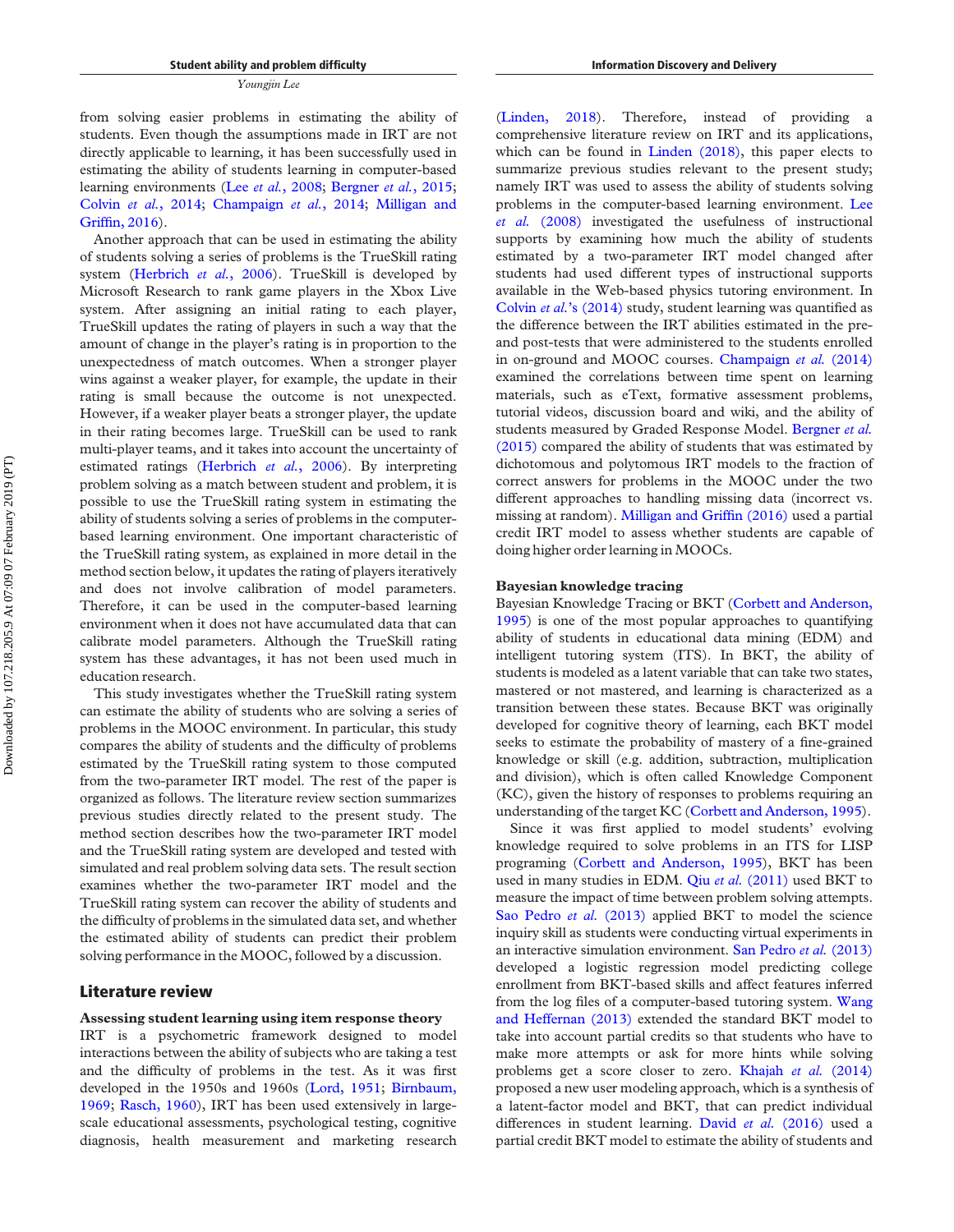<span id="page-3-0"></span>to select problems whose difficulty falls within the range of the estimated ability of students. [Pardos](#page-9-13) et al. (2013) investigated whether BKT can be adapted to a MOOC. Their study identified three challenges to modeling MOOC data using BKT: lack of an explicit KC model, allowance for unpenalized multiple problem attempts, and multiple pathways through the system that allow for learning outside of the current assessment.

#### The TrueSkill rating system

Even though the TrueSkill rating system was originally developed to rank game players, it has been used to assess the ability of students in non-gaming environments as well. For example, [Lee \(2012\)](#page-9-14) used the TrueSkill rating system to efficiently decompose a multi-class classification problem into multiple binary classification problems. His experiment showed that the TrueSkill-based approach was able to reduce the complexity of the multi-class classification problem without losing classification performance. Liu et al. [\(2013\)](#page-9-15) found that the TrueSkill rating-based approach outperformed a PageRank-based approach in estimating the difficulty of questions posted in the community question answering services. [Baumann \(2017\)](#page-8-9) used the TrueSkill rating system to efficiently create a likability ranking for a large number of speakers from crowdsourced pairwise listener ratings, and examined the TrueSkill-based speaker ranking stability under various conditions. In [Kawatsu](#page-9-16) et al.  $(2018)$ 's work, the TrueSkill rating system was used to predict students' decision in a training simulation developed for teaching social skills. They were able to predict student choices to a high degree of accuracy when students were making decisions at branches in the social skill simulation.

#### Method

#### Two-parameter item response theory model

In the two-parameter IRT model, the probability for a student s who has an ability  $\theta_s$  to get a problem i correct, which is denoted as  $P_{IRT}^{s,i}$ , is assumed to be:

$$
P_{IRT}^{s,i} = \frac{1}{1 + e^{-\alpha_i(\theta_s - d_i)}}\tag{1}
$$

In equation (1), each problem is parameterized by a discrimination coefficient,  $\alpha_i$ , and a difficulty parameter,  $d_i$  The difficulty parameter on the ability axis is the point for which the predicted probability of correct answer is equal to 0.5. The larger the discrimination coefficient is, the better the problem discriminates students having a low ability from students having a high ability [\(Ayala, 2009](#page-8-3)). Theoretically, the difficulty and the discrimination parameters of an IRT model remain unchanged regardless of the ability of students, and the ability of students also remains invariant to problems used for estimating the ability of students ([Ayala, 2009](#page-8-3)). In IRT, students with the same fraction of correct answers can have a different ability, depending on the difficulty of problems they were able to solve correctly.

#### TrueSkill rating system

The TrueSkill rating system assumes that player's skill follows a Gaussian distribution  $\mathcal{N}(\mu, \sigma^2)$  where  $\mu$  is the current estimation of skill and  $\sigma$  is the uncertainty of the estimated skill. In response to the outcome of games, the TrueSkill rating system iteratively updates the skill of players involved in the match by applying Bayes' theorem. Given the current TrueSkill rating scores of two players (prior) and the outcome of the match (data), the TrueSkill rating system updates the skills of players (posterior). In case of two-player games with no-draw, TrueSkill's Bayesian update procedure can be summarized as follows:

$$
\hat{\mu}_{winner} \leftarrow \hat{\mu}_{winner} + \frac{\hat{\sigma}_{winner}^2}{c} \cdot v \left( \frac{\hat{\mu}_{winner} - \hat{\mu}_{loser}}{c} \right)
$$
\n
$$
\hat{\sigma}_{winner}^2 \leftarrow \hat{\sigma}_{winner}^2 \left( 1 - \frac{\hat{\sigma}_{winner}^2}{c^2} \cdot v \left( \frac{\hat{\mu}_{winner} - \hat{\mu}_{loser}}{c} \right) \right)
$$
\n
$$
\hat{\mu}_{loser} \leftarrow \hat{\mu}_{loser} - \frac{\hat{\sigma}_{loser}^2}{c} \cdot v \left( \frac{\hat{\mu}_{winner} - \hat{\mu}_{loser}}{c} \right)
$$
\n
$$
\hat{\sigma}_{loser}^2 \leftarrow \hat{\sigma}_{loser}^2 \sqrt{1 - \frac{\hat{\sigma}_{loser}^2}{c^2} \cdot w \left( \frac{\hat{\mu}_{winner} - \hat{\mu}_{loser}}{c} \right)}
$$
\n
$$
c^2 = 2\beta^2 + \hat{\sigma}_{winner}^2 + \hat{\sigma}_{loser}^2
$$
\n
$$
v(x) = \frac{\mathcal{N}(x)}{\Phi(x)}
$$
\n
$$
v(x) = v(x) \cdot [v(x) + x]
$$

where  $\mu$  is the mean of the estimated TrueSkill rating score,  $\sigma$ is the standard deviation of the estimated TrueSkill rating score,  $\mathcal{N}(x)$  is the probability density of a standard normal distribution,  $\Phi(x)$  is the cumulative density of a standard normal distribution, and  $\beta$  is the distance that guarantees 76 per cent chance of winning. See [Dangauthier](#page-9-17) et al. (2007) for the technical details of the Bayesian update procedure.

The TrueSkill rating system is conceptually similar to Bayesian IRT in the respect that the model parameters are updated in light of newly available data. While the TrueSkill rating system uses the updating rules [equation (2)] to refine TrueSkill rating scores of players, Bayesian IRT employs a simulation-based estimation approach such as Markov Chain Monte Carlo method in estimating the posterior distribution of model parameters  $(Fox, 2010)$ . In the present study, the initial TrueSkill rating score,  $\mu_0$ , was set to 25, the initial standard deviation of TrueSkill rating score,  $\sigma_0$ , to 8.33, and the distance that guarantees 76 per cent of winning,  $\beta$ , to 4.17 as recommended in the original TrueSkill paper [\(Herbrich](#page-9-3) et al., [2006\)](#page-9-3).

Once the current TrueSkill rating scores of students and problems are estimated, the probability for this particular student to correctly solve the problem at hand can be computed as follows. Suppose that we want to estimate how likely a student (mean and standard deviation of TrueSkill rating score are  $\mu_1$  and  $\sigma_1$ ) correctly solve a problem whose mean and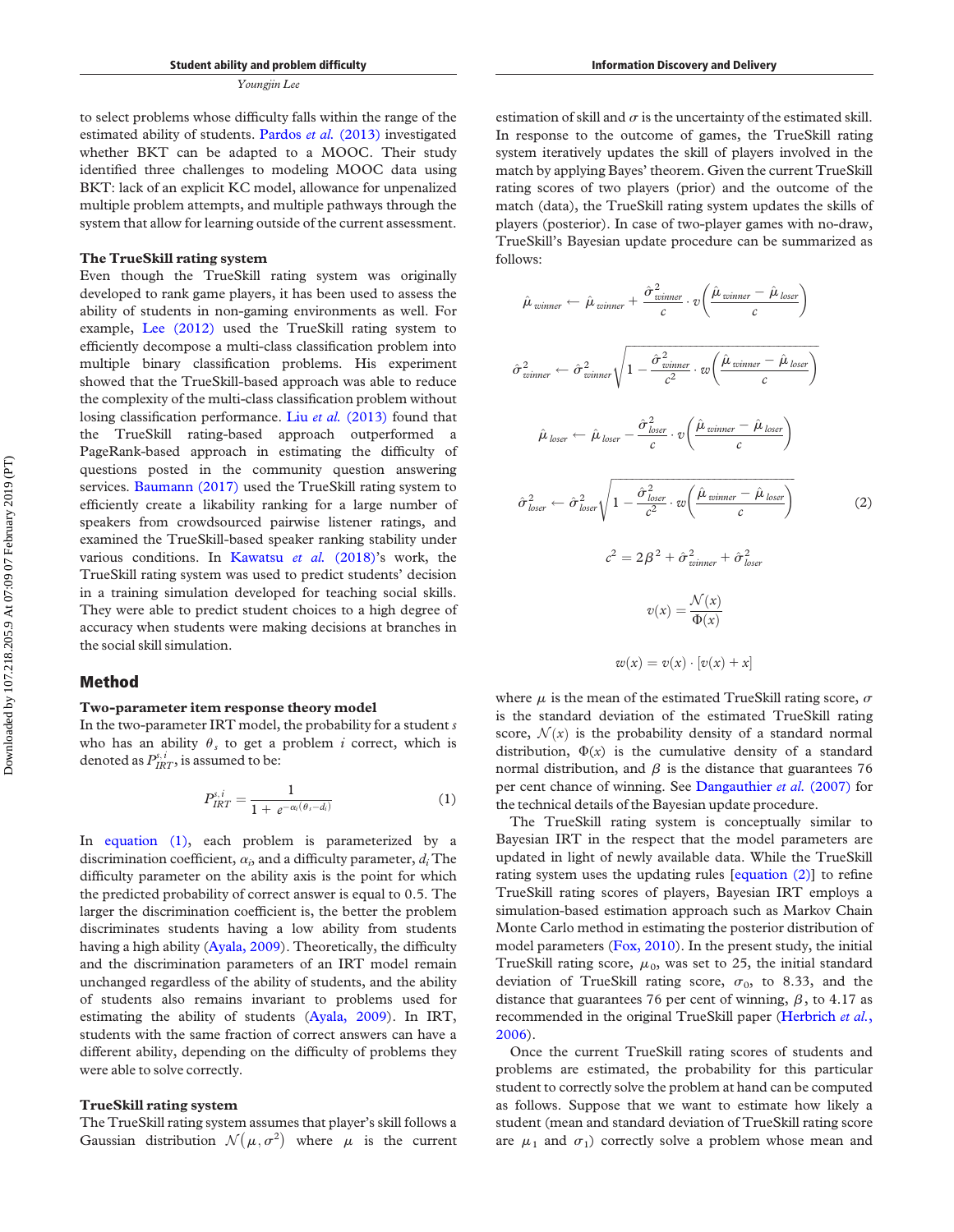standard deviation of TrueSkill rating score are  $\mu_2$  and  $\sigma_2$ . Since TrueSkill rating scores are Gaussian distributions, the difference of these two distributions is also a Gaussian distribution with mean of  $\mu_1 - \mu_2$  and standard deviation of  $\sqrt{{\sigma_1}^2 + {\sigma_2}^2}$ . Then, the probability of this student to correctly solve the current problem can be represented as the area under this Gaussian distribution where TrueSkill rating difference is greater than 0. Figure  $1(a)$  illustrates how this approach is applied to a situation where a student whose TrueSkill rating mean and standard deviation are 27 and 0.85 is trying to solve a problem whose TrueSkill rating mean and standard deviation are 26 and 0.80. In this case, the probability for the student to get this problem correct is estimated to be 0.80, which is shown as the highlighted area under the normal difference distribution of two TrueSkill rating scores [[Figure 1\(b\)](#page-4-0)].

#### Data sets

To investigate whether the two-parameter IRT model and the TrueSkill rating system can accurately estimate the ability of students and the difficulty of problems, this study used a simulated data set in which 1,000 students solved 200 problems. The ability of students,  $\theta_s$ , and the difficulty of problems,  $d_i$ , were assumed to follow a standard normal distribution,  $\mathcal{N}(0, 1)$ , and the discrimination parameters,  $\alpha_i$ , were assumed to follow a narrower normal distribution,  $\mathcal{N}(0, 0.2)$ . A Bernoulli random variable with  $p = P_{IRT}^{s,i}$ [\[equation \(1\)](#page-3-0)] was used to represent an answer of a student having an ability of  $\theta_s$  on the problem i whose difficulty is  $d_i$  and discrimination is  $\alpha_i$ , which produced a 1,000 (students) by 200 (problems) matrix consisting of either 1 (correct answer) or 0 (wrong answer). An open source R package named ltm [\(Rizopoulos, 2006\)](#page-9-19) was used to develop a two-parameter IRT model estimating the ability of students and the difficulty of problems from the problem solving performance of simulated students.

Unlike IRT, which requires a matrix of entire problem solving performance to estimate the ability of students and the difficulty of problems, the TrueSkill rating system needs a set of student, problem, and correctness triplet so that it can iteratively update the ability of students and the difficulty of problems as students are solving a series of problems [\[equation \(2\)\]](#page-3-0). Thus, the 1,000 (students) by 200 (problem) matrix used in the IRT model was decomposed into 200,000 triplets of student, problem and correctness. These triplets were then fed into an open source TrueSkill python library ([Lee, 2017](#page-9-20)) to estimate TrueSkill rating scores representing the ability of students and the difficulty of problems. The result section compares in detail the ability of students and the difficulty of problems computed from these two algorithms to the true values used in the simulated data set.

After confirming that IRT and TrueSkill algorithms were able to accurately recover the ability of students and the difficulty of problems in the simulated problem solving data set, these two algorithms were tested against a real problem solving data that captures how 452 students enrolled in a MOOC named "edX 8. MReVx Mechanics Review (hereafter, 8.MReVx)" solved 43 homework and quiz problems in the summer 2014 semester. For further exploration of the course structure of 8.MReVx, which was offered by MIT, see the archived course at [https://courses.](https://courses.edx.org/courses/MITx/8.MReVx/2T2014/info) [edx.org/courses/MITx/8.MReVx/2T2014/info.](https://courses.edx.org/courses/MITx/8.MReVx/2T2014/info)

#### **Results**

#### Estimating ability of students and difficulty of problems from simulated data set

As shown in [Table I,](#page-5-0) the two-parameter IRT model was able to accurately recover true parameter values used in the simulated data set. Similarly, TrueSkill rating scores of students and problems were found to have near perfect correlations with the true parameter values that generated the data set. These results suggest that the two-parameter IRT and TrueSkill models can be

<span id="page-4-0"></span>Figure 1 Estimating a problem solving probability from two TrueSkill rating score distributions

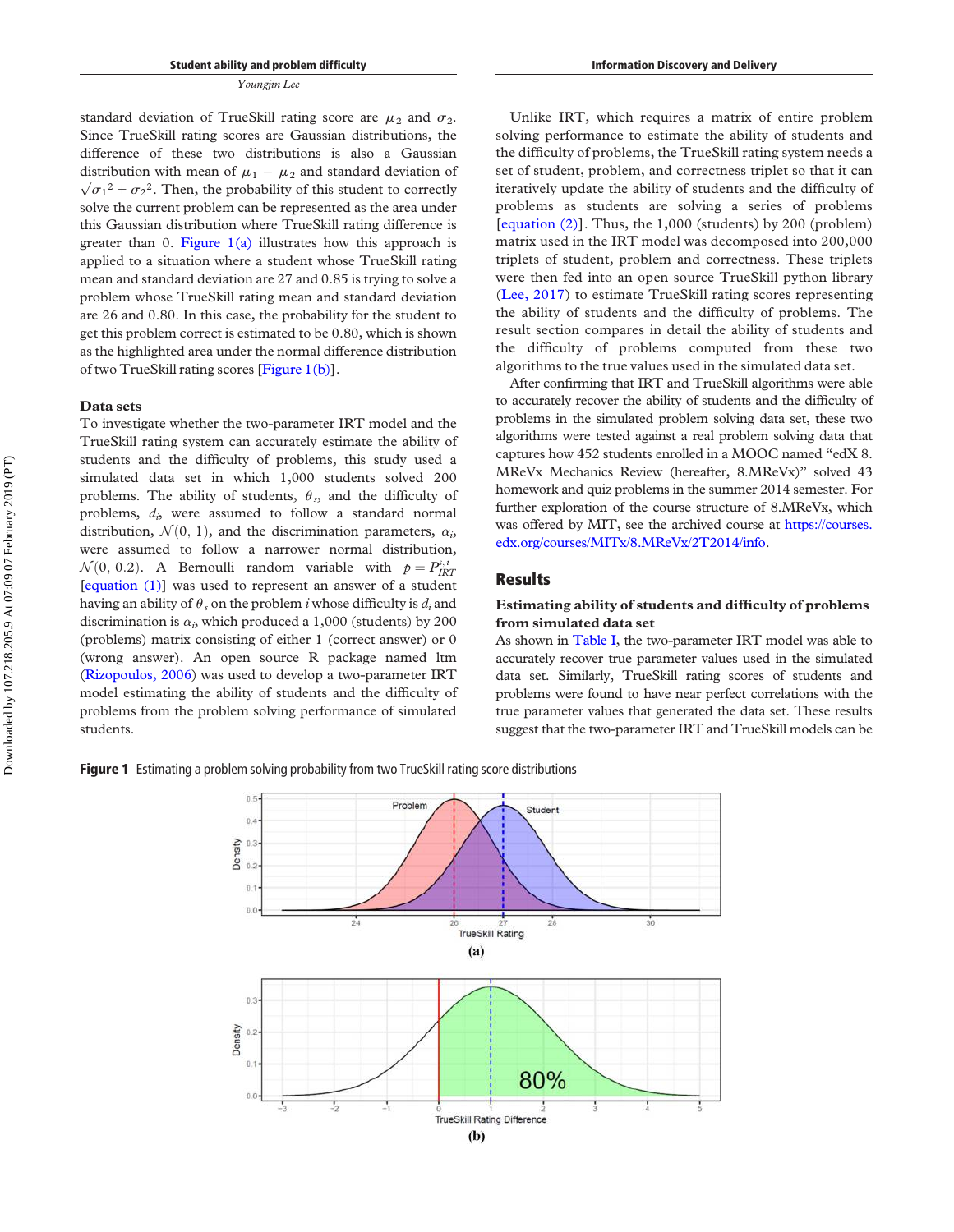|                                     | True ability           | <b>IRT</b> ability    | <b>TrueSkill rating of students</b> |
|-------------------------------------|------------------------|-----------------------|-------------------------------------|
| <b>True ability</b>                 | 1.00                   | 0.99                  | 0.98                                |
| <b>IRT ability</b>                  | 0.99                   | 1.00                  | 0.99                                |
| <b>TrueSkill rating of students</b> | 0.98                   | 0.99                  | 1.00                                |
|                                     | <b>True difficulty</b> | <b>IRT</b> difficulty | <b>TrueSkill rating of problems</b> |
| <b>True difficulty</b>              | 1.00                   | 0.99                  | 0.97                                |
| <b>IRT difficulty</b>               | 0.99                   | 1.00                  | 0.97                                |
| <b>TrueSkill rating of problems</b> | 0.97                   | 0.97                  | 1.00                                |

<span id="page-5-0"></span>Table I Correlations among true parameters, IRT parameters and TrueSkill rating scores

used in estimating the ability of students and the difficulty of problems from the binary outcome (correct vs. wrong) of problem solving data.

One useful feature of the TrueSkill rating system is that it does not need the entire problem solving data to estimate current ability of students and difficulty of problems; ability of students and difficulty of problems are updated iteratively as students are solving more problems [see [equation \(2\)\]](#page-3-0). [Figure 2](#page-5-1) shows how TrueSkill rating scores are converging to the final values as simulated students with different abilities (at the 25th, 50th and 75th percentile) are solving 200 problems. The error bars in the figure indicate the uncertainty of the estimated TrueSkill rating scores of the simulated students. The student at the 50th percentile happened to get the first six problems correct, resulting initially in a higher TrueSkill rating score than the final value. However, after trying to solve 36 problems, the final TrueSkill rating value, 25.43, falls within the error bars of the currently estimated TrueSkill rating score. In case of the student at the 75th percentile, just after the 12th problem, the error bars of the estimated TrueSkill rating score include the final TrueSkill rating value obtained at the 200th problems, 27.86. For the student at the 25th percentile, the TrueSkill algorithm needed 59 problems before it converges to the final TrueSkill rating score, 22.75.

#### Estimating ability of students and difficulty of problems in the MOOC

Unlike a test where everyone solves the same set of problems at the same time, students enrolled in MOOCs choose their own learning activities at their own pace. As a result, the data capturing how students solve problems in MOOCs is growing over an extended period of time. For instance, the first 1 per cent of 8.MReVx data set (in the increasing order of when students solved homework and quiz problems) contains problem solving performance of only six students. Therefore, it would be important to investigate whether the two-parameter IRT and the TrueSkill rating models can correctly estimate the ability of students and the difficulty of problems from a problem solving data set growing over time. To answer this question, this study compared the ability of students and the difficulty of problems estimated from 1, 2.5, 5, 7.5, 10, 20, 30, 40, 50, 60, 70, 80, 90 and 100 per cent of the problem solving performance data (in the increasing order of when students solved homework and quiz problems) obtained from 8.MReVx data set.

[Figure 3](#page-6-0) shows how the correlations between IRT parameters and TrueSkill rating score estimated from the various fractions of problem solving data set. The size of circles in [Figure 3](#page-6-0) reflects the number of students contained in the analyzed data sets. Note that when 1, 2.5 and 5 per cent of the data sets were analyzed, the correlation could not be computed because the two-parameter IRT model had failed to estimate the ability of students and the difficulty of problems. The correlation between IRT ability and TrueSkill rating score of students drops from 0.98 to 0.95, and remains essentially the same when more than 10 per cent of data set, which includes 50 students and 43 problems, was analyzed. The correlations



<span id="page-5-1"></span>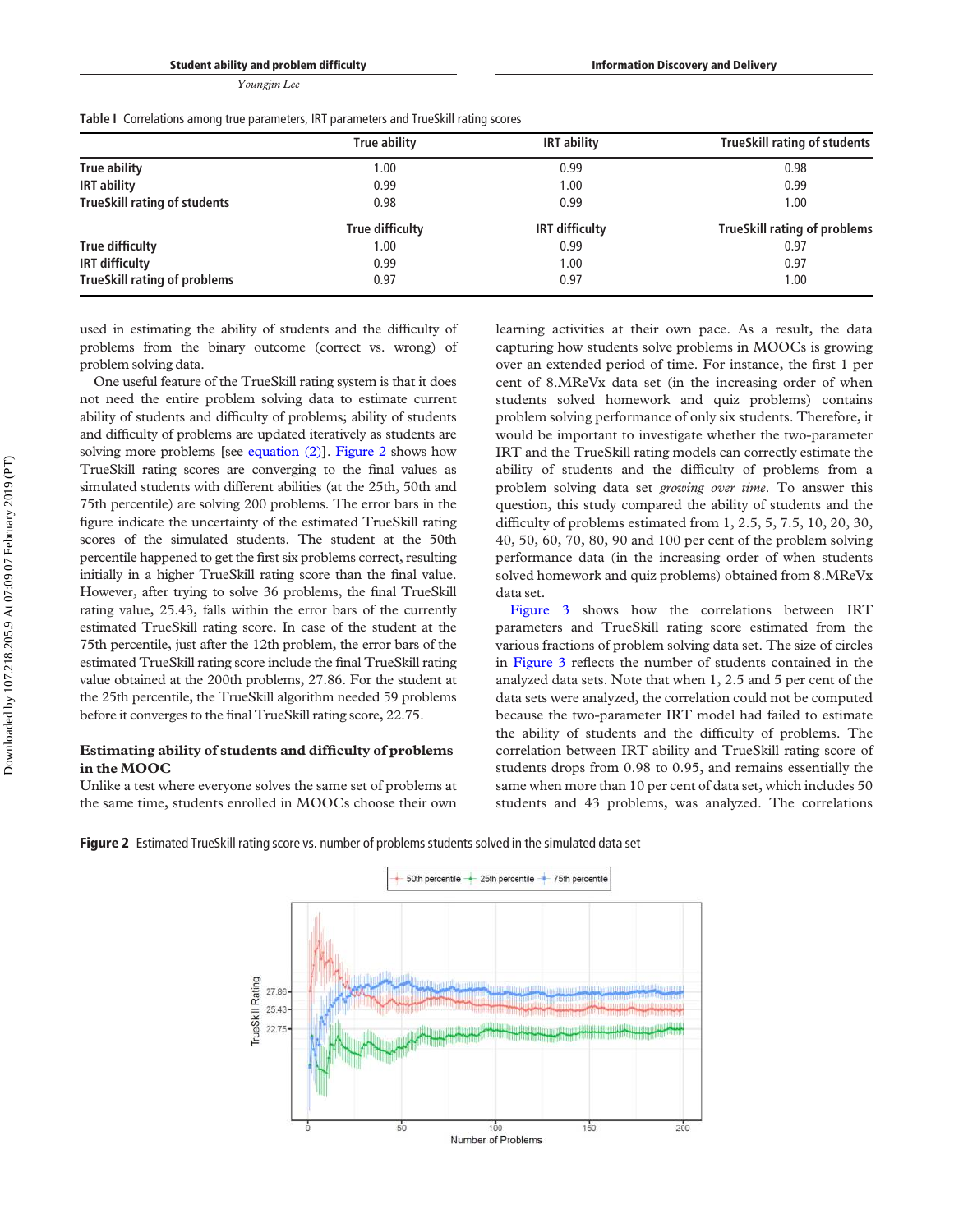<span id="page-6-0"></span>



between the difficulty of problems from the two-parameter IRT model and the TrueSkill rating score are not as strong. It converges to 0.84 when more than 20 per cent of the problem solving data set, which includes the problem solving performance of 102 students on 43 problems, was analyzed.

#### Predicting problem solving performance of students in the massive open online course

To examine the usefulness of the TrueSkill rating system, this study developed a TrueSkill-based data mining model predicting whether students enrolled in 8.MReVx would be able to solve homework and quiz problems correctly, and compared it to the two-parameter IRT model in terms of their predictive power. To estimate the predictive power of the data mining models without bias, this study employed a training/test set approach. First, 1, 2.5, 5, 7.5, 10, 20, 30, 40, 50, 60, 70, 80, 90 and 100 per cent of the problem solving performance data sets (in the increasing order of when students solved homework and quiz problems) were divided into corresponding training and test sets. When creating a test set, which consists of 20 per cent of each data set, stratified random sampling was used to ensure that the ratio of correct to incorrect answers in both training and test sets are similar. Each training set was fitted to two-parameter IRT and TrueSkill models to estimate the difficulty and discrimination parameters of problems and the ability of students. These parameters were then used when the probability of submitting a correct answer was estimated in the test sets.

[Figure 4](#page-7-0) shows how Area Under the receiver operating characteristic Curve (AUC) values computed from the twoparameter IRT and TrueSkill models were changing when correct problem solving performance was estimated from a different amount of 8.MReVx data set. AUC is frequently used as a means for quantifying the quality of a binary classification model (being able to vs. fail to solve a problem in the context of the present study) because it does not depend on a single cutoff probability [\(Fawcett, 2006\)](#page-9-21). AUC can vary from 0.5 (predicting no better than random guessing) to 1.0 (making perfect predictions), and it is known to be equal to the probability that a predictive model will rank a randomly chosen positive instance higher than a randomly chosen a negative instance. Roughly speaking, AUC computed on the test set can be interpreted as a probability for a binary classification algorithm to make correct predictions on the new, unseen data in the future ([Fawcett, 2006\)](#page-9-21).

Overall, both models showed a comparable predictive power. When the full data set was used, the AUC value of the TrueSkill rating system ( $AUC<sub>TrueStill, 100 per cent</sub> = 0.781$ ) was larger by 3.3 per cent than that of the IRT model ( $AUC_{IRT, 100 \text{ per cent}}$  = 0.756). However, the IRT model did not converge when the size of data set was small (1, 2.5 and 5 per cent of the full data set), resulting in no ACU values as shown in [Figure 4](#page-7-0). Considering the fact that the smallest data set contains the problem solving records of just six students, it is quite remarkable that the TrueSkill rating system was able to achieve the AUC value ( $AUC<sub>True Skill, 1 per cent</sub> = 0.746$ ) that is just 4.7 per cent smaller than the AUC value obtained from the full data set ( $AUC<sub>TrueSkill</sub>, 100 per cent = 0.781$ ) which contains problem solving records of 453 students. In addition, the AUC values from the IRT model decreased slightly until 50 per cent of data was used, and leveled off approximately at 0.754. On the other hand, the AUC values from the TrueSkill rating system appear to increase slightly as the size of a data set increases.

#### **Discussion**

To facilitate student learning, it is critical to provide instructional supports and guidance. However, it does not mean that we need to provide instructional supports immediately when students make mistakes or fail to complete the learning task at hand because it will prevent students from exerting enough cognitive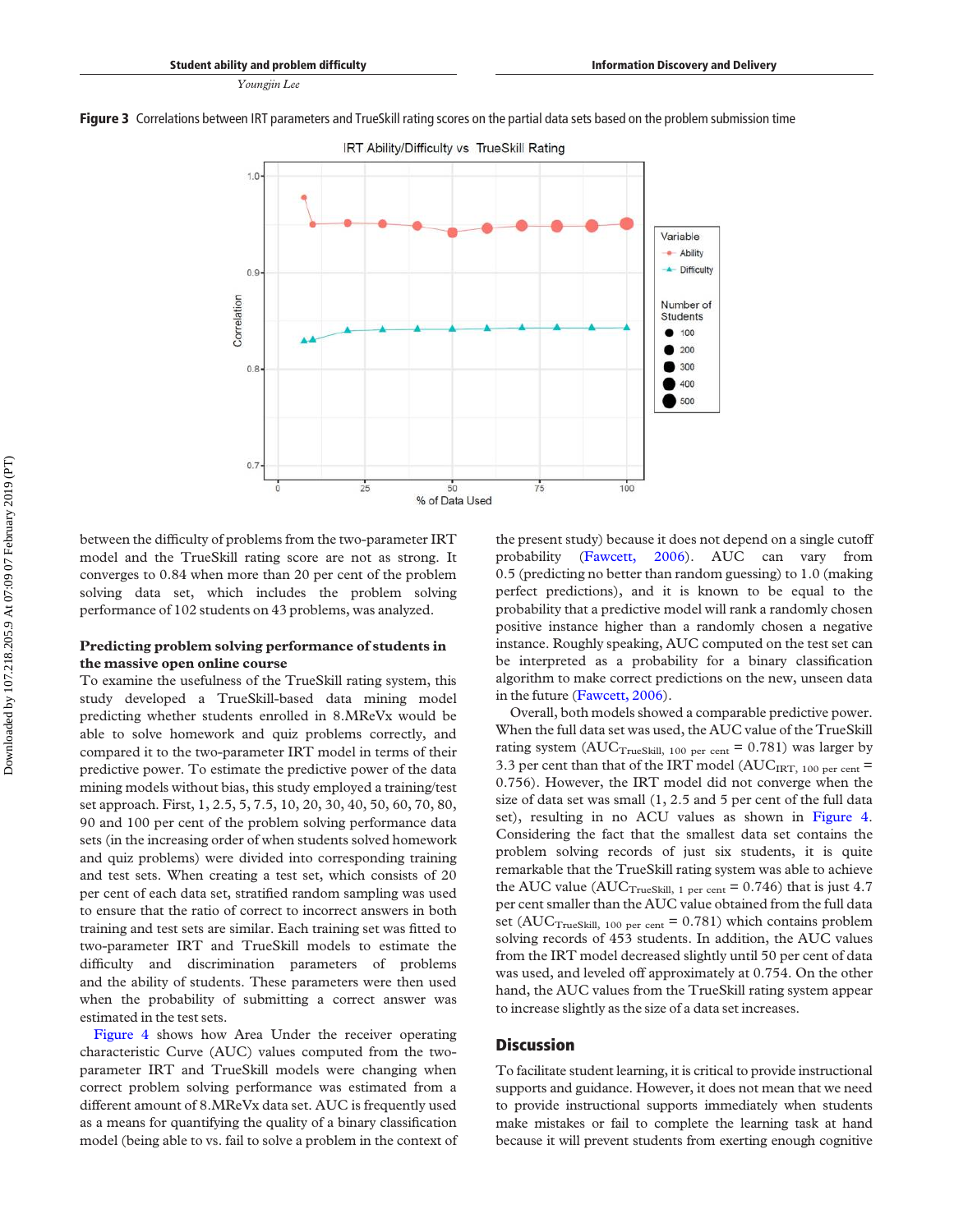<span id="page-7-0"></span>Figure 4 AUC values computed from the two-parameter IRT and TrueSkill models using different amounts of problem solving data set



Note: The size of symbols reflects the number of students included in the analyzed data sets

efforts [\(Kapur, 2008](#page-9-22); [Schmidt and Bjork, 1992](#page-9-23)). On the other hand, academically weaker students will flounder, get frustrated, and may give up their learning unless they receive instructional supports in time. Therefore, the real issue is how we can determine the most appropriate time to provide instructional supports when students having a different ability are trying to resolve learning tasks with varying difficulties, which requires an accurate estimation of the ability of students in relation to the difficulty of learning tasks. This issue would become more important in the computer-based learning environment where students learn mostly on their own and there is no teacher who can provide appropriate instructional supports and guidance to struggling students. Unfortunately, however, the ways in which instructional supports are provided in the computer-based learning environment do not take into account the ability of students. Regardless of their ability, students get instructional supports after submitting the same number of incorrect answers, which is unlikely to maximize the learning outcome of students. The findings from this study suggest that the two-parameter IRT model and the TrueSkill rating system may be able to address this issue because these approaches were able to estimate the ability of students solving a series of problems in relation to the difficulty of those problems, and to predict how likely students will be able to solve problems correctly.

One important characteristic of a computer-based learning environment is that students are not required to complete the same set of learning activities at the same time. Although this flexibility allows students to have more personalized learning experiences, it makes it more difficult to accurately estimate the ability of students and the difficulty of learning tasks. This study found that the two-parameter IRT model was not able to estimate the ability of students and the difficulty of problems when the analyzed data set included a small number of students, which is consistent with previous studies investigating accuracy and stability of IRT model parameters vs. sample size (Chen et al.[, 2013](#page-8-10); Jiang et al.[, 2016;](#page-9-24) [Torre and Hong, 2010\)](#page-9-25). On the other hand, the TrueSkill rating system was able to estimate the ability of students and the difficulty of problems relatively accurately when a small number of students solved the problems. Another strength of the TrueSkill rating system is that it requires less computation than IRT. In IRT, new problems can be added to the problem set or homework only after the item parameters are calibrated on a different set of students. On the other hand, since the TrueSkill rating system involves no calibration process, new problems can be added to the problem set or homework any time without any additional computation. The ability estimation made on the newly added problems may be less accurate initially, but as more students are solving these problems, the estimation accuracy will improve quickly. These features would make the TrueSkill rating system more appropriate for inferring the ability of students in the computer-based learning environment in which the contents (e.g. adding new problems to problem sets or homework) are changing more frequently, compared to standardized tests such as SAT or GRE for which IRT is originally developed.

This study found that the correlations between the difficulty parameter of IRT and the TrueSkill rating score of problems was lower than the correlations between the ability parameter of IRT and the TrueSkill rating score of students who solve the problems. This result may be related to the number of IRT parameters describing the ability of students and the difficulty of problems. The two-parameter IRT model uses two parameters, difficulty and discrimination, to characterize a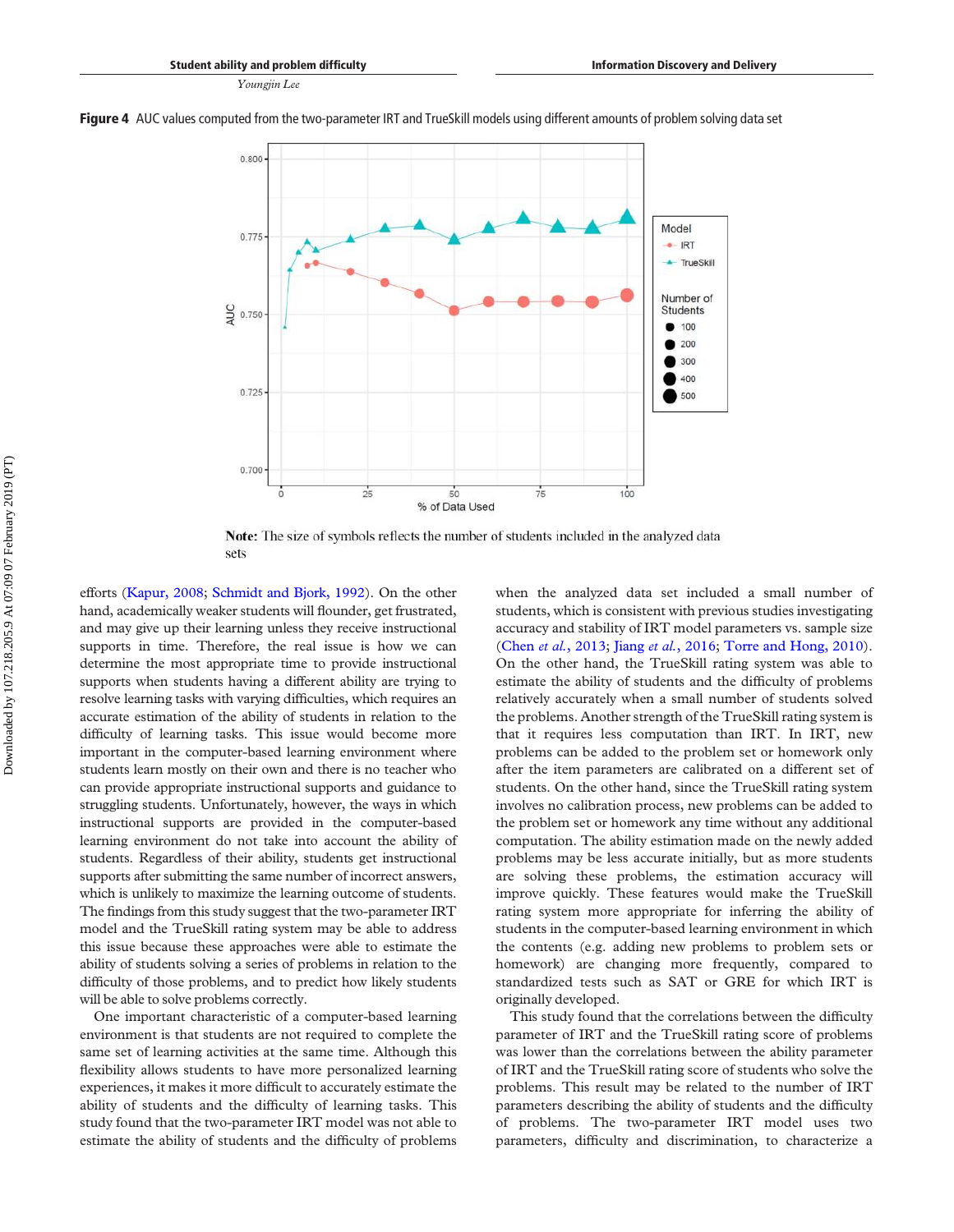problem whereas the TrueSkill rating system uses just one parameter, TrueSkill rating score. Since different combinations of difficulty and discrimination parameters of a problem can fit the same problem solving performance data equally well, it is possible that the correlation between the TrueSkill rating scores of problems and the difficulty parameters of the two-parameter IRT model can be low. This explanation seems to support a higher correlation between the TrueSkill rating score of students and the IRT ability parameter because both IRT and TrueSkill rating system uses only one parameter to model the ability of students.

#### Limitations of study and future works

Although the TrueSkill rating system has proven to be an effective algorithm for matchmaking in an online gaming system, and it can be used in estimating the ability of students and the difficulty of problems in an online learning environment, it can only deal with binary outcomes (win vs. lose; to be able vs. fail to solve a problem). In other words, the TrueSkill rating system cannot handle partial scores, which is not uncommon in many educational settings. Similarly, to use the TrueSkill rating system, complex learning outcomes have to be simplified. For example, students who are able to get a problem correct at their second attempt or after using hints available in the computer-based learning environment may have to be treated as "not able to solve the problem" because the TrueSkill algorithm can only take binary outcomes.

As this study analyzed the log files of an already completed MOOC, it was not possible to examine whether students were able to perform better when they received instructional supports and guidance based on the IRT– or TrueSkill-based prediction models. Therefore, it would be important to develop an adaptive computer-based learning environment capable of providing instructional supports and guidance based on the prediction model, and examine whether it can actually improve the learning outcome of students.

Unlike IRT, which has been studied extensively in psychometrics, very little research has been conducted to examine the usefulness of the TrueSkill rating system in education. Therefore, there are many important questions that have to be answered about the TrueSkill rating system as a means for assessing the ability of students in the computerbased learning environments. For example, does it work well regardless of the difficulty of problems and the ability of students just like IRT? What are the minimum number of students and problems that will yield stable estimates of the ability of students and the difficulty of problems when we have various compositions of students and problems in terms of their ability and difficulty? Similarly, in predicting problem solving performance of students based on the estimated ability of students and the difficulty of problems, prediction would become more accurate when the data set includes more students and problems. However, how many students and problems do we need to make reasonably accurate predictions consistently? Further research is warranted to answer these practical, but important, questions about the usefulness of the TrueSkill rating system.

Finally, we may be able to use the estimated ability of students and the difficulty of problems in building a data mining model predicting the academic success of students in

the computer-based learning environment. For example, we may be able to predict the performance of students in the final exam from their ability estimated from the problem solving performance observed in the first a few weeks of the semester. Similarly, we may be able to build an early warning system that can estimate a dropout probability of students in the MOOC or e-learning environment by using the ability of students estimated from the problem solving performance observed early in the semester as a predictor. As a future work, it would be interesting to investigate whether such predictive data mining models can be developed.

#### References

- <span id="page-8-3"></span>Ayala, R.J. (2009), The Theory and Practice of Item Response Theory, The Guilford Press, New York, NY.
- <span id="page-8-9"></span>Baumann, T. (2017), "Large-Scale speaker ranking from crowdsourced pairwise listener ratings", [Interspeech](https://www.emeraldinsight.com/action/showLinks?doi=10.1108%2FIDD-08-2018-0030&crossref=10.21437%2FInterspeech.2017-1697&citationId=p_2) 2017, Stockholm, pp. 2262-2266.
- <span id="page-8-1"></span>Baylari, A. and Montazer, G.A. (2009), "Design a personalized e-learning system based on item response theory and artificial neural network approach", [Expert Systems with](https://www.emeraldinsight.com/action/showLinks?doi=10.1108%2FIDD-08-2018-0030&crossref=10.1016%2Fj.eswa.2008.10.080&citationId=p_3) [Applications](https://www.emeraldinsight.com/action/showLinks?doi=10.1108%2FIDD-08-2018-0030&crossref=10.1016%2Fj.eswa.2008.10.080&citationId=p_3), Vol. 36 No. 4, pp. 8013-8021.
- <span id="page-8-4"></span>Bergner, Y., Colvin, K. and Pritchard, D.E. (2015), "Estimation of ability from homework items when there are missing and/or multiple attempts", [Proceedings of the Fifth](https://www.emeraldinsight.com/action/showLinks?doi=10.1108%2FIDD-08-2018-0030&crossref=10.1145%2F2723576.2723582&citationId=p_4) [International Conference on Learning Analytics And Knowledge](https://www.emeraldinsight.com/action/showLinks?doi=10.1108%2FIDD-08-2018-0030&crossref=10.1145%2F2723576.2723582&citationId=p_4), New York, NY, pp. 118-125.
- <span id="page-8-0"></span>Bienkowski, M. Feng, M. and Means, B. (2012), "Enhancing teaching and learning through educational data mining and learning analytics: an issue brief", available at: [https://tech.ed.](https://tech.ed.gov/wp-content/uploads/2014/03/edm-la-brief.pdf) [gov/wp-content/uploads/2014/03/edm-la-brief.pdf](https://tech.ed.gov/wp-content/uploads/2014/03/edm-la-brief.pdf) (accessed 16 November 2018).
- <span id="page-8-7"></span>Birnbaum, A. (1969), "Statistical theory for logistic mental test models with a prior distribution of ability", *[Journal of](https://www.emeraldinsight.com/action/showLinks?doi=10.1108%2FIDD-08-2018-0030&crossref=10.1016%2F0022-2496%2869%2990005-4&citationId=p_6)* [Mathematical Psychology](https://www.emeraldinsight.com/action/showLinks?doi=10.1108%2FIDD-08-2018-0030&crossref=10.1016%2F0022-2496%2869%2990005-4&citationId=p_6), Vol. 6 No. 2, pp. 258-276.
- <span id="page-8-6"></span>Champaign, J., Colvin, K.F., Liu, A., Fredericks, C., Seaton, D. and Pritchard, D.E. (2014), "Correlating skill and improvement in 2 MOOCs with a student's time on tasks", [Proceedings of the First ACM Conference on Learning @ Scale,](https://www.emeraldinsight.com/action/showLinks?doi=10.1108%2FIDD-08-2018-0030&crossref=10.1145%2F2556325.2566250&citationId=p_7) [ACM Press](https://www.emeraldinsight.com/action/showLinks?doi=10.1108%2FIDD-08-2018-0030&crossref=10.1145%2F2556325.2566250&citationId=p_7), New York, NY, pp. 11-20.
- <span id="page-8-2"></span>Chen, C.-M., Lee, H.-M. and Chen, Y.-H. (2005), "Personalized e-learning system using item response theory", [Computers & Education](https://www.emeraldinsight.com/action/showLinks?doi=10.1108%2FIDD-08-2018-0030&crossref=10.1016%2Fj.compedu.2004.01.006&citationId=p_8), Vol. 44 No. 3, pp. 237-255.
- <span id="page-8-10"></span>Chen, W.-H., Lenderking, W., Jin, Y., Wyrwich, K.W., Gelhorn, H. and Revicki, D.A. (2013), "Is Rasch model analysis applicable in small sample size pilot studies for assessing item characteristics? An example using PROMIS pain behavior item bank data", Ouality of Life Research, Vol. 23 No. 2, pp. 485-493.
- <span id="page-8-5"></span>Colvin, K.F., Champaign, J., Liu, A., Zhou, Q., Fredericks, C. and Pritchard, D.E. (2014), "Learning in an introductory physics MOOC: all cohorts learn equally, including an oncampus class", *[The International Review of Research in Open](https://www.emeraldinsight.com/action/showLinks?doi=10.1108%2FIDD-08-2018-0030&crossref=10.19173%2Firrodl.v15i4.1902&citationId=p_10)* [and Distributed Learning](https://www.emeraldinsight.com/action/showLinks?doi=10.1108%2FIDD-08-2018-0030&crossref=10.19173%2Firrodl.v15i4.1902&citationId=p_10), Vol. 15 No. 4, pp. 263-283.
- <span id="page-8-8"></span>Corbett, A. and Anderson, J. (1995), "Knowledge tracing: modeling the acquisition of procedural knowledge", [User](https://www.emeraldinsight.com/action/showLinks?doi=10.1108%2FIDD-08-2018-0030&crossref=10.1007%2FBF01099821&citationId=p_11) [Modelling and User-Adapted Interaction](https://www.emeraldinsight.com/action/showLinks?doi=10.1108%2FIDD-08-2018-0030&crossref=10.1007%2FBF01099821&citationId=p_11), Vol. 4 No. 4, pp. 253-278.